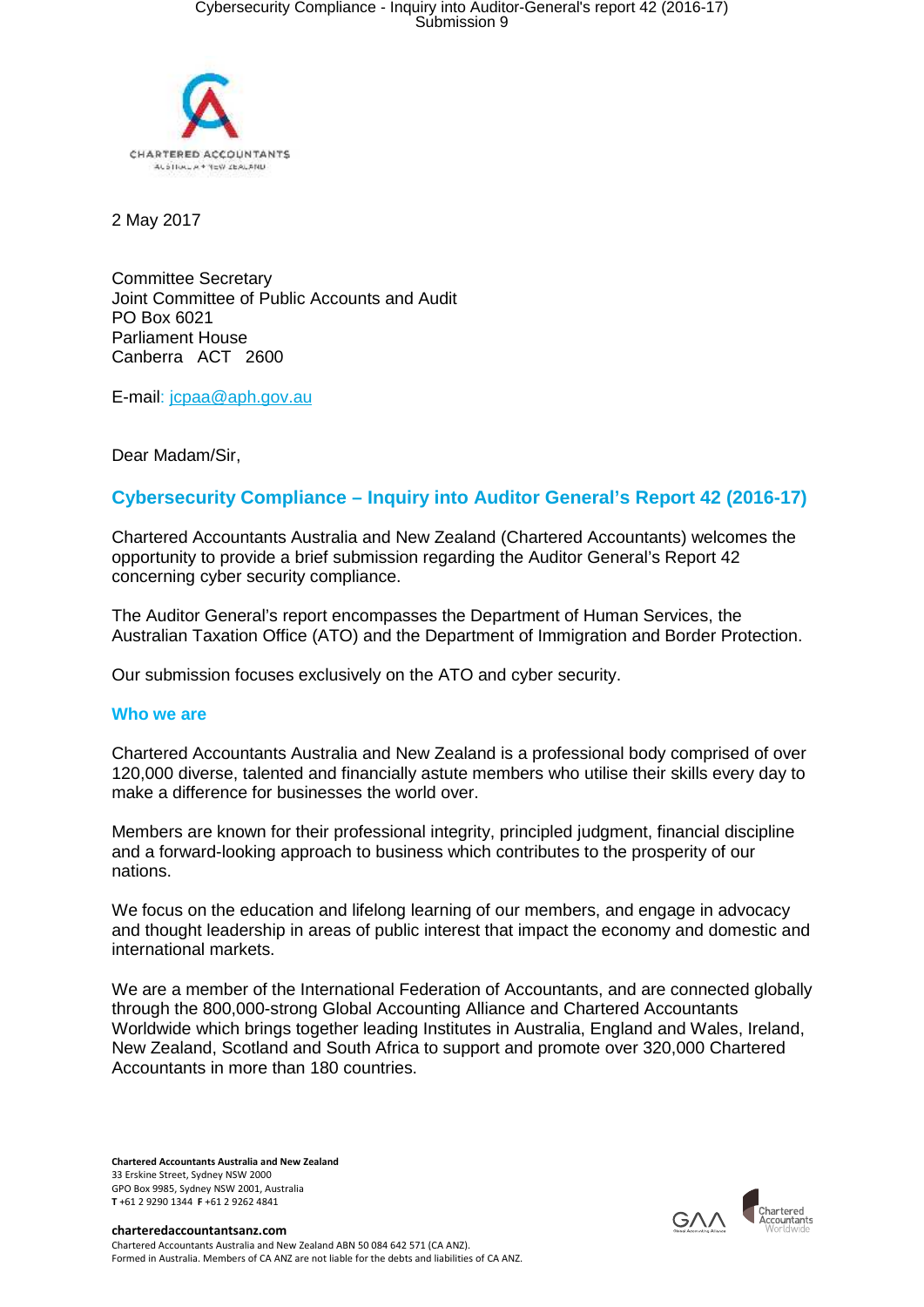We also have a strategic alliance with the Association of Chartered Certified Accountants. The alliance represents 788,000 current and next generation accounting professionals across 181 countries and is one of the largest accounting alliances in the world providing the full range of accounting qualifications to students and business.

### **Digitalisation**

The digitalisation of the ATO is a major part of its Reinvention strategy. The 2015-16 Federal Budget provided the ATO with additional funding to reduce red tape and to simplify compliance by making digital interaction the main mechanism for taxpayer engagement with the ATO. The Government rightly expects a good return on its investment.

Greater digitalisation has the ability to generate efficiencies for taxpayers, tax agents and the ATO and allow tax policy-makers access better data analysis. However, these benefits could be eroded if privacy and security are compromised. The community's confidence needs to be maintained in the way our tax system works.

This means cybersecurity is not just an internal ATO issue: it is also an issue for everyone who interacts with the ATO. Such interaction goes well beyond dealings with taxpayers and their agents.

The ATO is obtaining electronic data from an ever increasing range of sources. This data allows the ATO to pre-fill income tax returns and undertake data matching. Increasingly, tax data is being shared not just with other domestic agencies, but also across borders between tax regulators.

Much of this data is obtained directly from taxpayers, but much also comes from financial institutions under the Commissioner's extremely broad information gathering powers.

The ATO also deals electronically with tax agents.

Soon, additional data streams will come online, such as Single Touch Payroll and through the greater adoption of E-invoicing.

This wide variety of sources of data provided to the ATO increase substantially its vulnerability to cyber-attacks, particularly where the data triggers entitlements to tax refunds.

There is also a growing incidence of criminal behaviour which seeks to trick Australian citizens into thinking they are dealing with the ATO, particularly ATO debt collectors.

#### **Cyber-security working group**

The Auditor General's report mentions several times that the ATO has insufficient protection against cyber-attacks from external sources.

We cannot speak for the internal workings of the ATO, other than to note that there exists a Security Committee within the organisation and we understand that the ATO regularly identifies and defeats cyber-attacks.

Our interaction with the ATO on this topic arises mainly via the Cyber Security Working Group<sup>1</sup>, which Chartered Accountants ANZ Co-Chairs.



<sup>1</sup> CSWG. Its first meeting was on 16 March 2016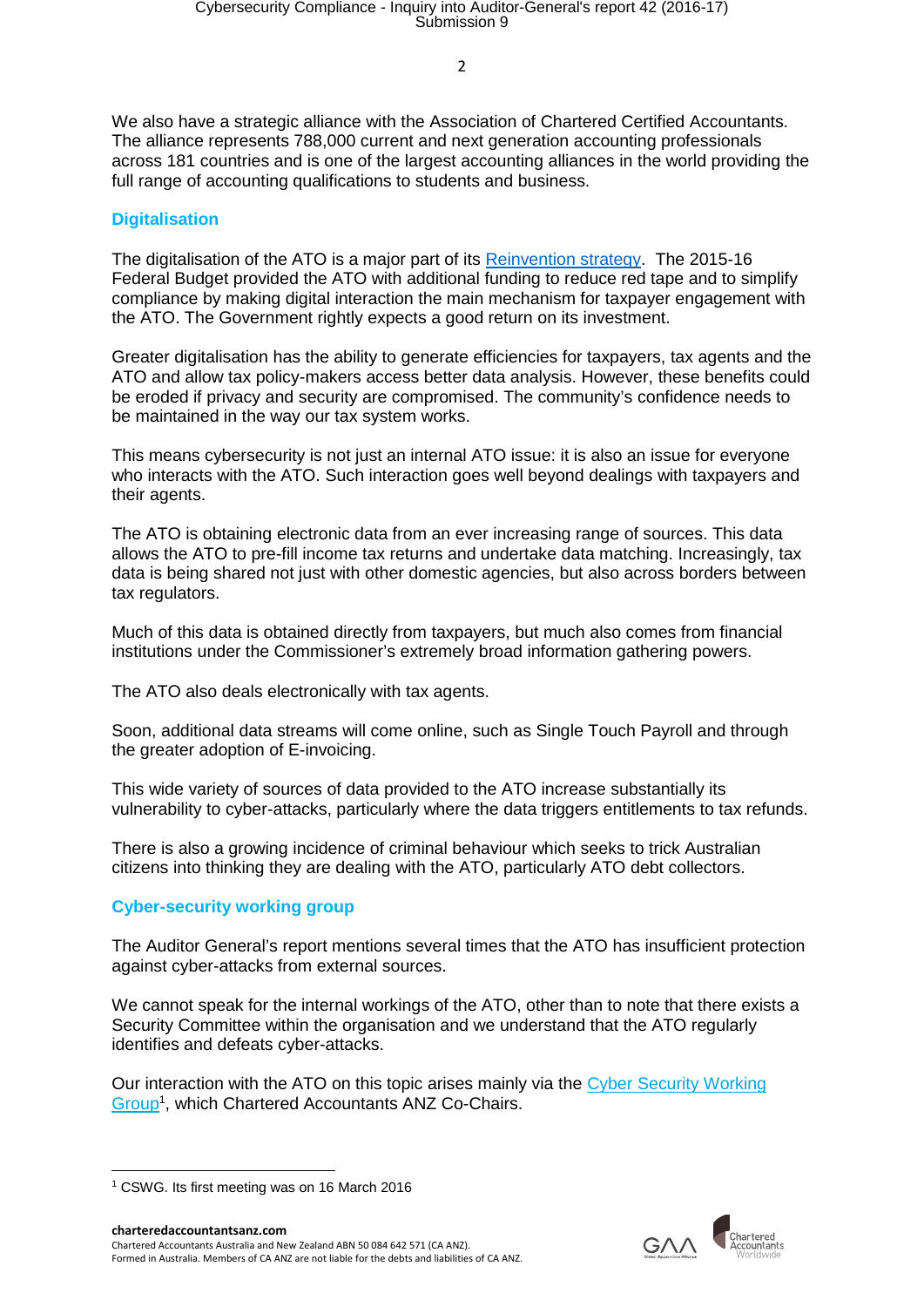One of the aims in establishing the CSWG wasto address the future role of tax agents and software developers in reducing the threat of cyber incidents (both for the ATO and users of ATO online services).

The group was established partly as a result of a SWAT analysis prepared by Chartered Accountants ANZ which highlighted the common cause that all participants in the tax industry had in addressing this issue. This SWAT analysis can be provided to the Committee on request.

As a result of the efforts of the CSWG, the ATO has recently released the following documents:

- Top cyber security tips for businesses Tips on how to keep your business and client data safe from hackers and identity thieves.
- Top cyber security tips for individuals Tips on how to keep your information secure and how to protect your identity details from being stolen and used to commit fraud and other crimes.

The CSWG is well aware that more can be done. Our next projects include:

- Guidance for tax professionals on how to seek assistance from the ATO (and other agencies such as IDCare) if a cyber incident occurs
- A response plan for the commencement of the Privacy Amendment (Notifiable Data Breaches) Act 2016

## **Cyber security strategy**

At a broader level, we note that the government has recently released its first annual update of its cybersecurity strategy and the Australian Stock Exchange has also released a cyber health check for ASX 100 companies.

The annual update of Australia's cyber security strategy notes that "it has become clear since the launch of the Cyber Security Strategy that more needs to be done to support the cyber security capacity of Australia's small and medium businesses."<sup>2</sup>

That is particularly true for tax agents, many of whom themselves are small-medium businesses.

Chartered Accountants already provides our members with some training on cyber security.<sup>3</sup> However, at a broader level, we think it is time to consider incorporating basic cyber security requirements and health checks into the tax agent accreditation process that is administered by the Tax Practitioners Board to assist the ATO in its endeavours to adequately protect privacy and data. We appreciate that this may be regarded by some tax agents as additional red tape, but if implemented well, this measure could protect the tax agent's business as much as it protects ATO systems from attack.

#### **The ATO may raise the bar on cyber security**

Whilst the ATO is actively encouraging taxpayers to deal with it online, and requiring tax agents to do so, there is nonetheless a fear that data transmitted to the ATO may somehow circumvent ATO safeguards and allow the entry of malware which threatens the security of ATO systems.





<sup>2</sup> Page15 https://cybersecuritystrategy.dpmc.gov.au/cyber-security-strategy-first-annual-update-2017.pdf <sup>3</sup> See

http://www.cpdlive.com/charteredaccountants/seminars4/6583/8168/IntroductiontoCyberSecurity.html?Display\_\_t his=Y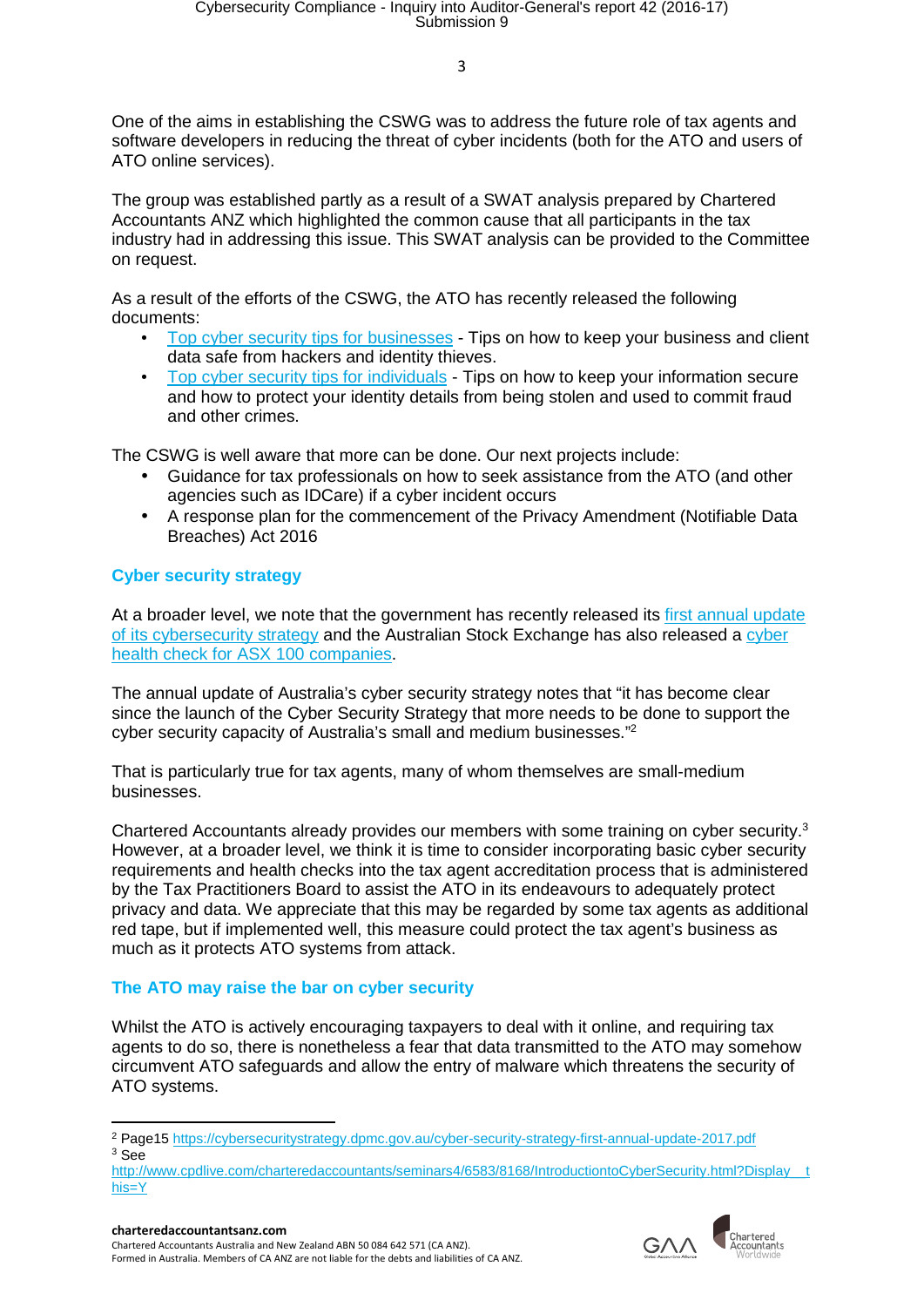These fears have led to some initial discussions within the CSWG about whether the licence to operate as a user of ATO online services should be accompanied by new conditions for users involving cyber security standards. This licence to operate would be separate and distinct from any new requirements which might be imposed by the Tax Practitioners Board on tax agents.

We stress that these discussions are at an early stage and it is hoped that the tax-related software used by businesses and tax agents will meet the minimum standards which may be specified by the ATO. In this regard, the Committee may wish to explore with organisations such as the Australian Business Software Industry Association how its members met and maintain compliance with Australian standards for relevant safeguards.

But even if the software meets minimum standards, the ATO may still require tax agents to agree to policies and procedures which help combat "humanware" issues. These policies and procedures would also presumably be required of businesses which deal directly online with the ATO.

#### **The role of intermediaries in helping to protect regulators such as the ATO and consumers**

Another "glass half-full" way of looking at the issue is for the Committee to examine the role which intermediaries such as tax agents can play in protecting the integrity of ATO systems and consumers.

Regrettably, we are all too familiar with reports of cyber-crime perpetrated against Australians by criminals pretending to be acting on behalf of the ATO. Both the ATO and the Australian Federal Police tell us that the sophistication of the technology used by these criminals (most of whom operate offshore) makes it almost impossible to stamp out the problem.

We think that the ATO has yet to fully explore with the tax profession the role that intermediaries can play in protecting consumers, and helping to ensure that "clean" data is transmitted to the ATO.

For example, an easy response to a fake ATO debt collector is for a consumer to say: "You should be talking to my tax agent. Go away".

And noting our comments earlier about minimum security standards for tax agents, a tax agent's systems for dealing with the ATO should be more secure than, say, a citizen's home based computer whose security safeguards are rarely updated.

There is also the opportunity for members of the accounting profession to adapt by gaining new skills which help keep business technology systems secure, perhaps as part of an accreditation system approved by regulators such as the ATO.

Accordingly, we think that this is an important discussion for the ATO and the tax professional bodies to have as, together, we explore what the future of Australia's tax system will look like.